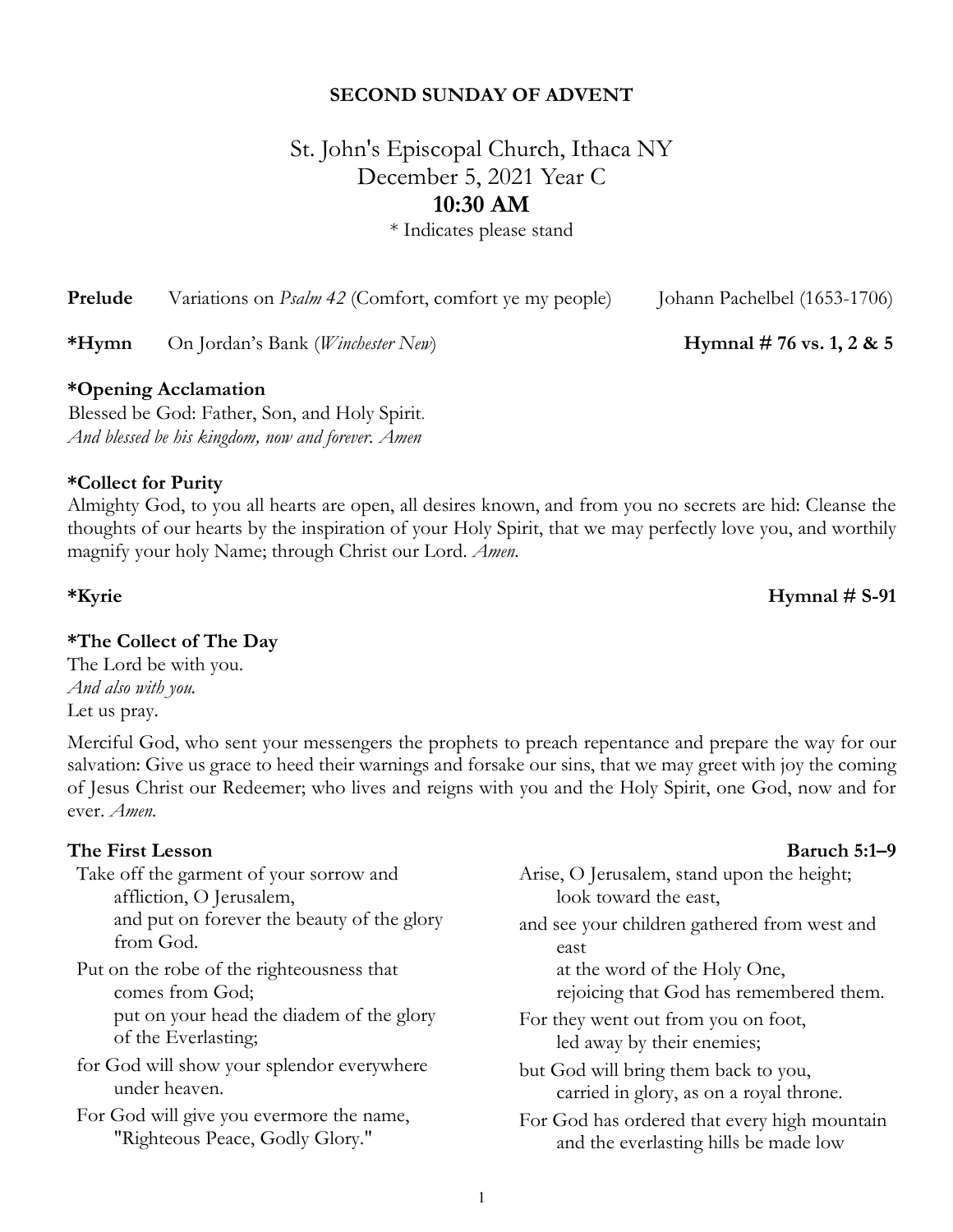and the valleys filled up, to make level ground,

so that Israel may walk safely in the glory of God.

The woods and every fragrant tree have shaded Israel at God's command. For God will lead Israel with joy, in the light of his glory, with the mercy and righteousness that come from him.

# The Word of the Lord. Thanks be to God.

## **The Song of Zechariah** Benedictus Dominus Deus

Blessed be the Lord, the God of Israel; \* he has come to his people and set them free.

He has raised up for us a mighty savior, \* born of the house of his servant David.

Through his holy prophets he promised of old,

that he would save us from our enemies, \* from the hands of all who hate us.

He promised to show mercy to our fathers \* and to remember his holy covenant.

This was the oath he swore to our father Abraham, \* to set us free from the hands of our enemies,

Free to worship him without fear, \* holy and righteous in his sight all the days of our life.

You, my child, shall be called the prophet of the Most High, \* for you will go before the Lord to prepare his way,

- To give his people knowledge of salvation \* by the forgiveness of their sins.
- In the tender compassion of our God \* the dawn from on high shall break upon us,

To shine on those who dwell in darkness and the shadow of death, \* and to guide our feet into the way of peace.

Glory to the Father, and to the Son, and to the Holy Spirit: \* as it was in the beginning, is now, and will be for ever. Amen.

## **The Epistle Reading 1 Philippians 1:3–11**

I thank my God every time I remember you, constantly praying with joy in every one of my prayers for all of you, because of your sharing in the gospel from the first day until now. I am confident of this, that the one who began a good work among you will bring it to completion by the day of Jesus Christ. It is right for me to think this way about all of you, because you hold me in your heart, for all of you share in God's grace with me, both in my imprisonment and in the defense and confirmation of the gospel. For God is my witness, how I long for all of you with the compassion of Christ Jesus. And this is my prayer, that your love may overflow more and more with knowledge and full insight to help you to determine what is best, so that in the day of Christ you may be pure and blameless, having produced the harvest of righteousness that comes through Jesus Christ for the glory and praise of God.

> The Word of the Lord. Thanks be to God.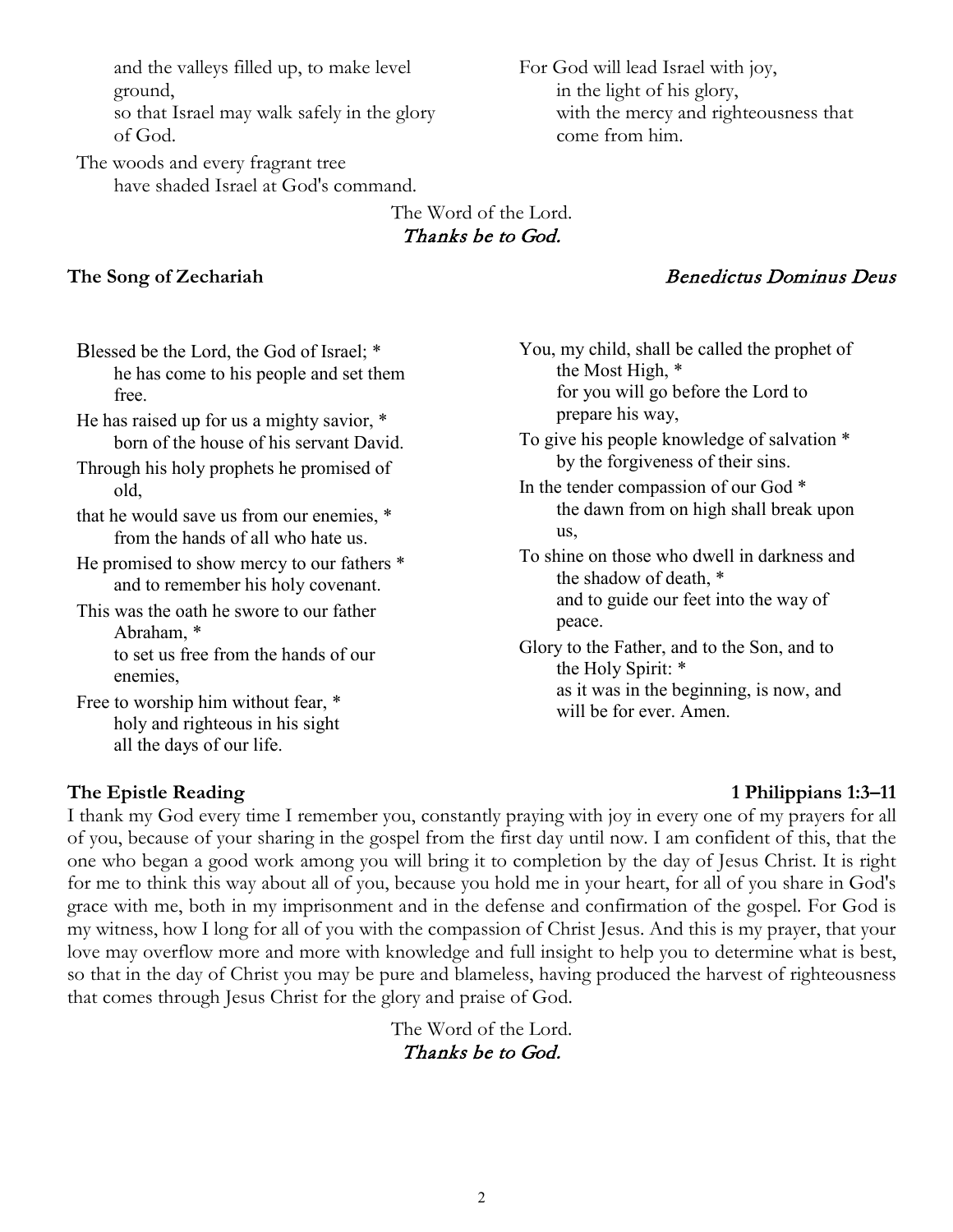### The Holy Gospel of our Lord Jesus Christ according to Luke.

## Glory to you, Lord Christ.

In the fifteenth year of the reign of Emperor Tiberius, when Pontius Pilate was governor of Judea, and Herod was ruler of Galilee, and his brother Philip ruler of the region of Ituraea and Trachonitis, and Lysanias ruler of Abilene, during the high priesthood of Annas and Caiaphas, the word of God came to John son of Zechariah in the wilderness. He went into all the region around the Jordan, proclaiming a baptism of repentance for the forgiveness of sins, as it is written in the book of the words of the prophet Isaiah,

"The voice of one crying out in the wilderness: 'Prepare the way of the Lord, make his paths straight. Every valley shall be filled, and every mountain and hill shall be made low, and the crooked shall be made straight, and the rough ways made smooth; and all flesh shall see the salvation of God.'"

## The Gospel of the Lord. Praise to you, Lord Christ.

## **\*The Nicene Creed**

We believe in one God, the Father, the Almighty, maker of heaven and earth, of all that is, seen and unseen.

We believe in one Lord, Jesus Christ, the only Son of God, eternally begotten of the Father, God from God, Light from Light, true God from true God, begotten, not made, of one Being with the Father. Through him all things were made. For us and for our salvation he came down from heaven: by the power of the Holy Spirit he became incarnate from the Virgin Mary, and was made man. For our sake he was crucified under Pontius Pilate; he suffered death and was buried.

## **The Sermon The Rev. Megan Castellan**

On the third day he rose again in accordance with the Scriptures; he ascended into heaven and is seated at the right hand of the Father.

He will come again in glory to judge the living and the dead, and his kingdom will have no end.

We believe in the Holy Spirit, the Lord, the giver of life, who proceeds from the Father and the Son. With the Father and the Son he is worshiped and glorified. He has spoken through the Prophets. We believe in one holy catholic and apostolic Church. We acknowledge one baptism for the forgiveness of sins. We look for the resurrection of the dead,

and the life of the world to come. Amen.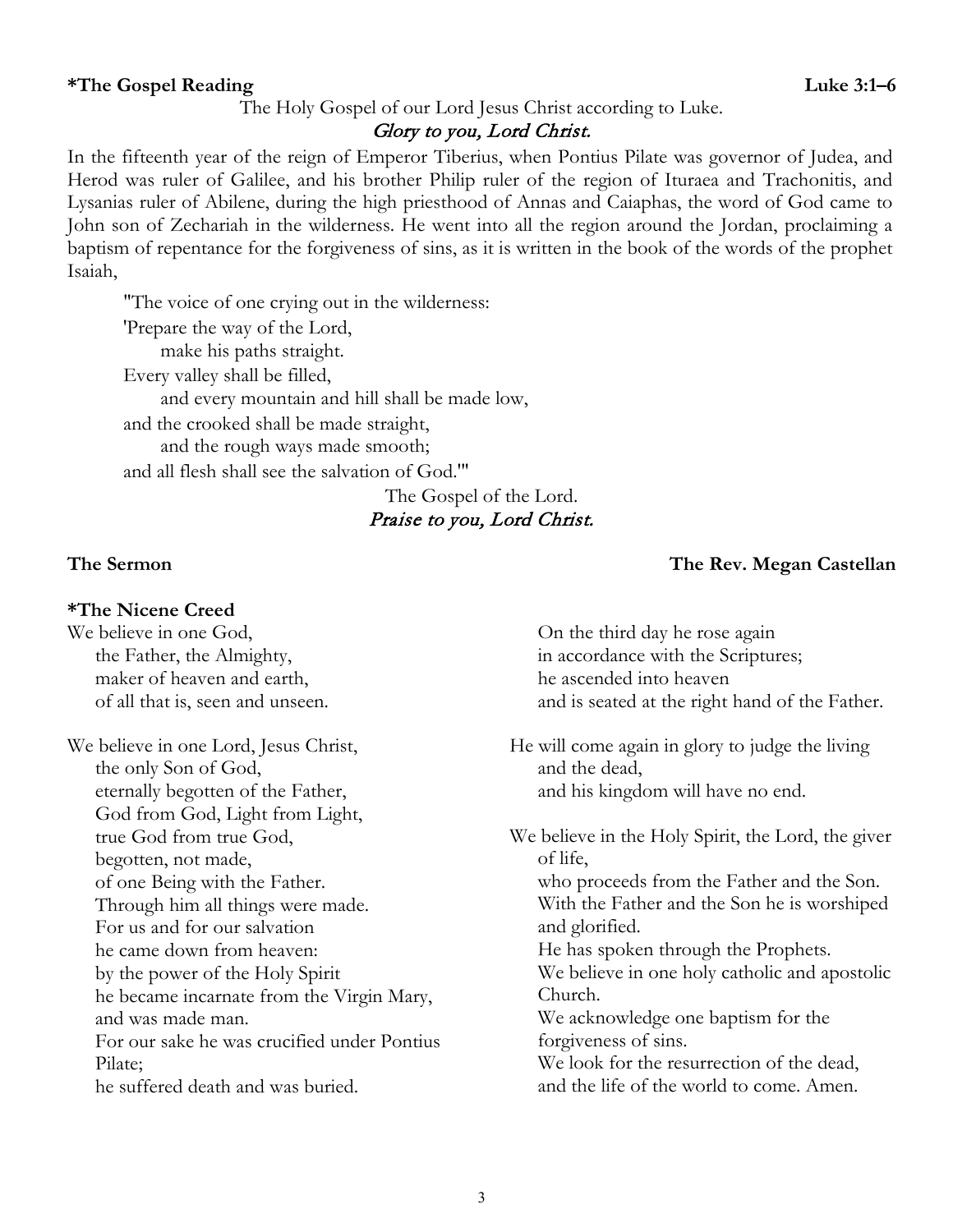# **\*The Prayers of the People**

May the anticipation of the Incarnation quicken our spirits as we offer our prayers and thanksgivings, responding, "Come, Lord Jesus."

+ God of hope, your Word came to John in the wilderness; inspire your Church to proclaim the way of the Lord in our community and our world; for this we pray.

## **Come, Lord Jesus**.

+ God of liberation, instill a yearning for justice in the leaders of every country, that they may loose the bonds of those bound by poverty, hunger, unemployment, or prejudice; for this we pray. **Come, Lord Jesus**.

+ God of forgiveness, bring back through repentance those captivated by the enemies that seduce us: money, social position, power, ambition and prestige, that we may experience a unity with you that knows no boundaries; for this we pray.

# **Come, Lord Jesus.**

+ God of gratitude, make us thankful for the community we have in each other as companions on the journey of faith; for our diocese, and all our spiritual guides, DeDe, our Bishop, Megan, our priest, and Lynne., our intern; for this we pray.

# **Come, Lord Jesus**.

+ God of purification, cleanse us with the vision to see beyond our self-deception and denial, that our souls may be purified in your truth, and we may be prepared for your promise of new life; for this we pray. **Come, Lord Jesus**.

+ God of salvation receive those who have died in the Lord's possession, may they rest in the joy of eternal life; for this we pray.

## **Come, Lord Jesus**.

As we turn from our sins and face the light of God's forgiveness, let us continue our prayers.

For the special needs and concerns of this congregation, and especially for:

|          |        | ີບ ບ     |          |         |
|----------|--------|----------|----------|---------|
| Dave     | Dan    | Elaine   | Pat      | Ovie    |
| Amelia   | Wes    | Joan     | Heather  | Stanley |
| Dani     | Jean   | Cathey   | Judy     | Carol   |
| Mary     | Vivian | Laurie   | Lorraine |         |
| Tom      | Sarah  | Theodore | Tina     |         |
| Giovanni | Felice | Margaret | Carl     |         |
| Cindy    | Edith  | Elaine   | Jennifer |         |
|          |        |          |          |         |

For those celebrating the anniversary of their birth this week.:

Nathan Hall, Linn Henry, Jeremiah Miller, Shirley Durfee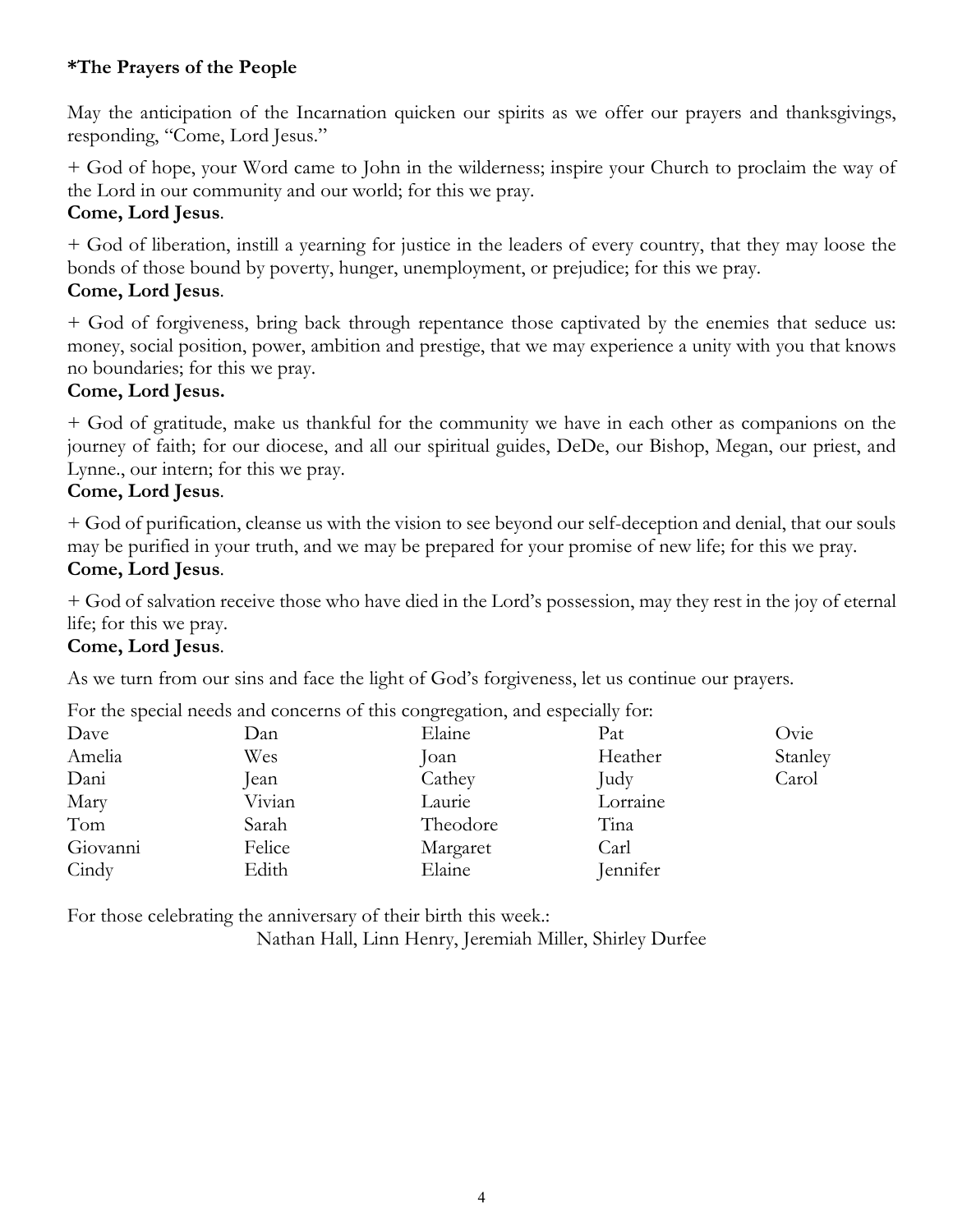## **Confession of Sin**

Let us confess our sins against God and our neighbor.

*Most merciful God, we confess that we have sinned against you in thought, word, and deed, by what we have done, and by what we have left undone. We have not loved you with our whole heart; we have not loved our neighbors as ourselves. We are truly sorry and we humbly repent. For the sake of your Son Jesus Christ, have mercy on us and forgive us; that we may delight in your will, and walk in your ways, to the glory of your Name. Amen.*

Almighty God have mercy on you, forgive you all your sins through our Lord Jesus Christ, strengthen you in all goodness, and by the power of the Holy Spirit keep you in eternal life. *Amen.*

The peace of the Lord be always with you. *And also with you.*

### **Announcements & Welcome**

### **Offertory Sentence**

**Offertory Anthem** *Lord, for thy tender mercy's sake* Richard Farrant (c.1530–80)

Lord, for thy tender mercy's sake, lay not our sins to our charge, but forgive that is past, and give us grace to amend our sinful lives. To decline from sin and incline to virtue, that we may walk in a perfect heart before thee, now and evermore.

Text from John Bull's *Christian Prayers and Holy Meditations,* 1568 (based on a 4th C. Latin Hymn)

**\*Offertory Hymn** Comfort, comfort ye my people (*Psalm 42*) **Hymnal # 67 vs 1 & 2**

## **\*The Great Thanksgiving Expanded Language Prayer A**

**Celebrant:** The Lord be with you. **People:** And also with you **Celebrant:** Lift up your hearts **People:** We lift them to the Lord **Celebrant:** Let us give thanks to the Lord our God. **People:** It is right to give our thanks and praise.

**\*The Peace** *Please remain in your pew. Wave!*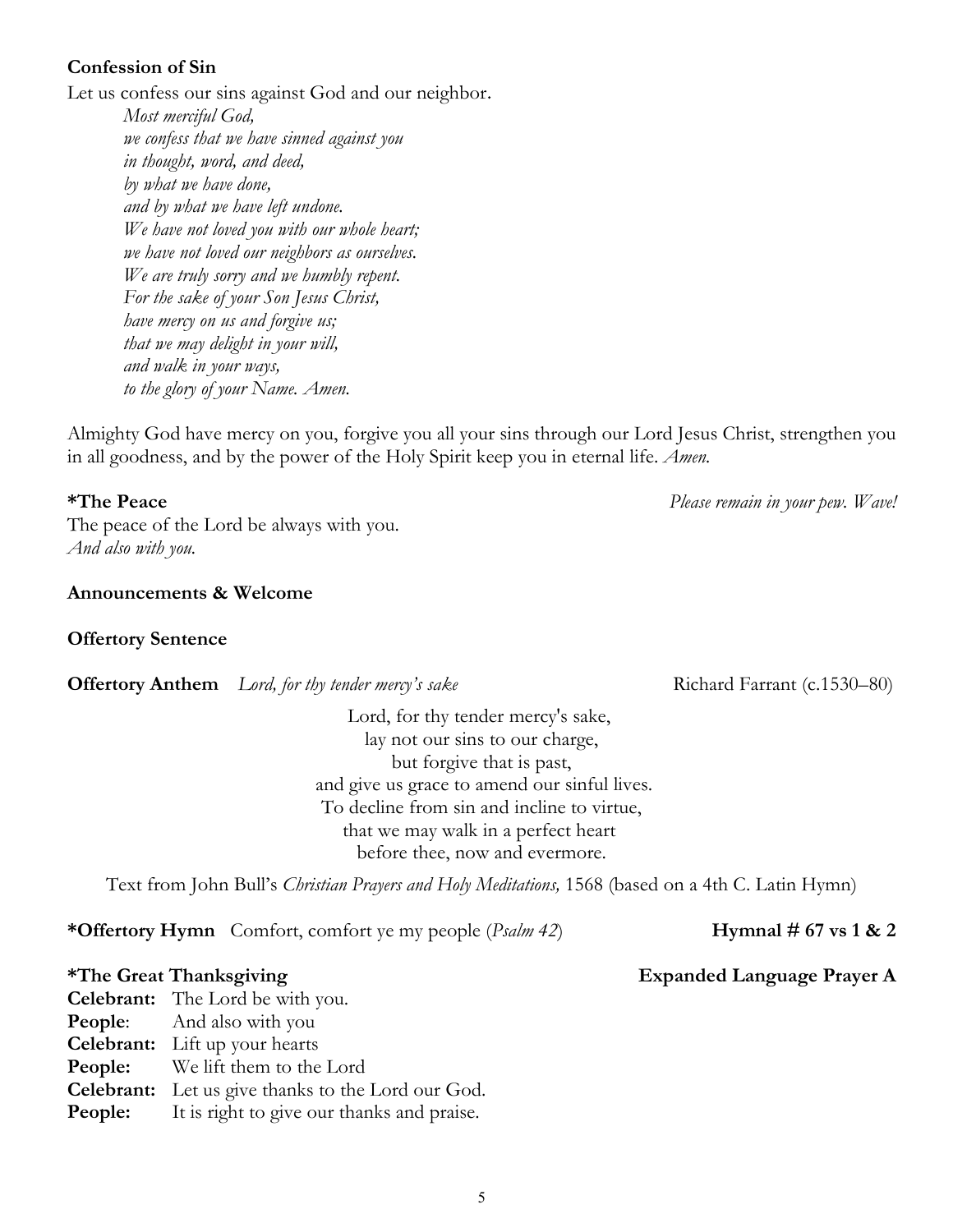**Celebrant**: *continuing:* Therefore we praise you, joining our voices with Angels and Archangels and with all the company of heaven, who forever sing this hymn to proclaim the glory of your Name:

## **Holy, holy, holy (Sanctus) Hymnal # S-114**

Holy and gracious God: In your infinite love you made us for yourself; and when we had fallen into sin and became subject to evil and death, you, in your mercy, Sent Jesus Christ, your only and eternal Son, to share our human nature, to live and die as one of us, to reconcile us to you, the God and maker of all.

Jesus stretched out his arms upon the cross, and offered himself, in obedience to your will, a perfect sacrifice for the whole world.

On the night he was handed over to suffering and death, our Savior Jesus Christ took bread; and when he had given thanks to you, he broke it, and gave it to his disciples, and said, "Take, eat: This is my Body, which is given for you. Do this for the remembrance of me."

After supper, Jesus took the cup of wine; and when he had given thanks, He gave it to them, and said "Drink this, all of you: This is my Blood of the New Covenant, which is shed for you and for many for the forgiveness of sins. Whenever you drink it, do this for the remembrance of me."

Therefore, we proclaim the mystery of faith:

## **Christ has died Christ is risen Christ will come again.**

We celebrate the memorial of our redemption, Almighty God, in this sacrifice of praise and thanksgiving. Recalling Christ's death, resurrection, and ascension, we offer you these gifts.

Sanctify them by your Holy Spirit to be for your people the Body and Blood of your Son, the holy food and drink of new and unending life in Christ.

Sanctify us also that we may faithfully receive this holy Sacrament, and serve you in unity, constancy, and peace; and at the last day, bring us with all your saints into the joy of your eternal kingdom.

All this we ask through Jesus Christ our Savior. By Christ, and with Christ, and in Christ, in the unity of the Holy Spirit all honor and glory is yours, Almighty God, now and forever. **Amen.**

# **The Lord's Prayer**

# **Fraction Anthem Lamb** of God (*Agnus Dei*) **Hymnal** # **S-158**

# **The Communion of the People**

*All people are invited to the Lord's Table. Eucharist will be distributed in the form of the bread with wine available for intincture. Please come forward in a single line in the center aisle to receive. Wait to remove your mask until you return to your seat, and then replace it after consuming the Sacrament.*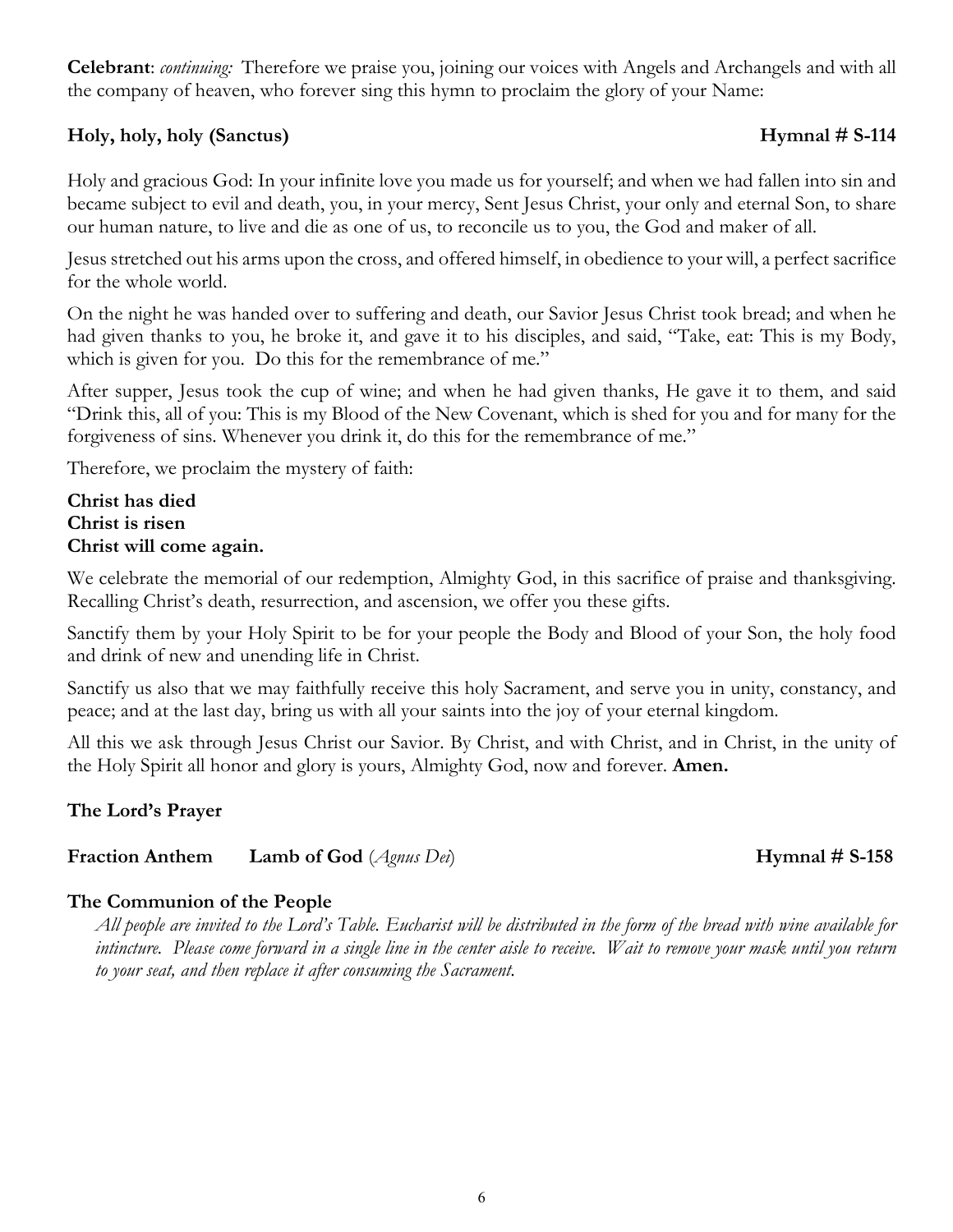## **Post Communion Prayer**

*Eternal God, heavenly Father, you have graciously accepted us as living members of your Son our Savior Jesus Christ, and you have fed us with spiritual food in the Sacrament of his Body and Blood. Send us now into the world in peace, and grant us strength and courage to love and serve you with gladness and singleness of heart; through Christ our Lord. Amen*.

#### **Blessing**

**\*Hymn** Watchman tell us of the night (*Aberystwyth*) **Hymnal # 640 vs. 1 & 3**

## **Dismissal**

**Postlude** Fughetta on *Psalm* 42 (Comfort, comfort ye my people) Alfred Fedak, 1982

**Liturgical Ministers:** Daniella Ripperton, Michael Roman, Pamela Talbott

*Choral Music Sung by the St. John's Cyber Choir*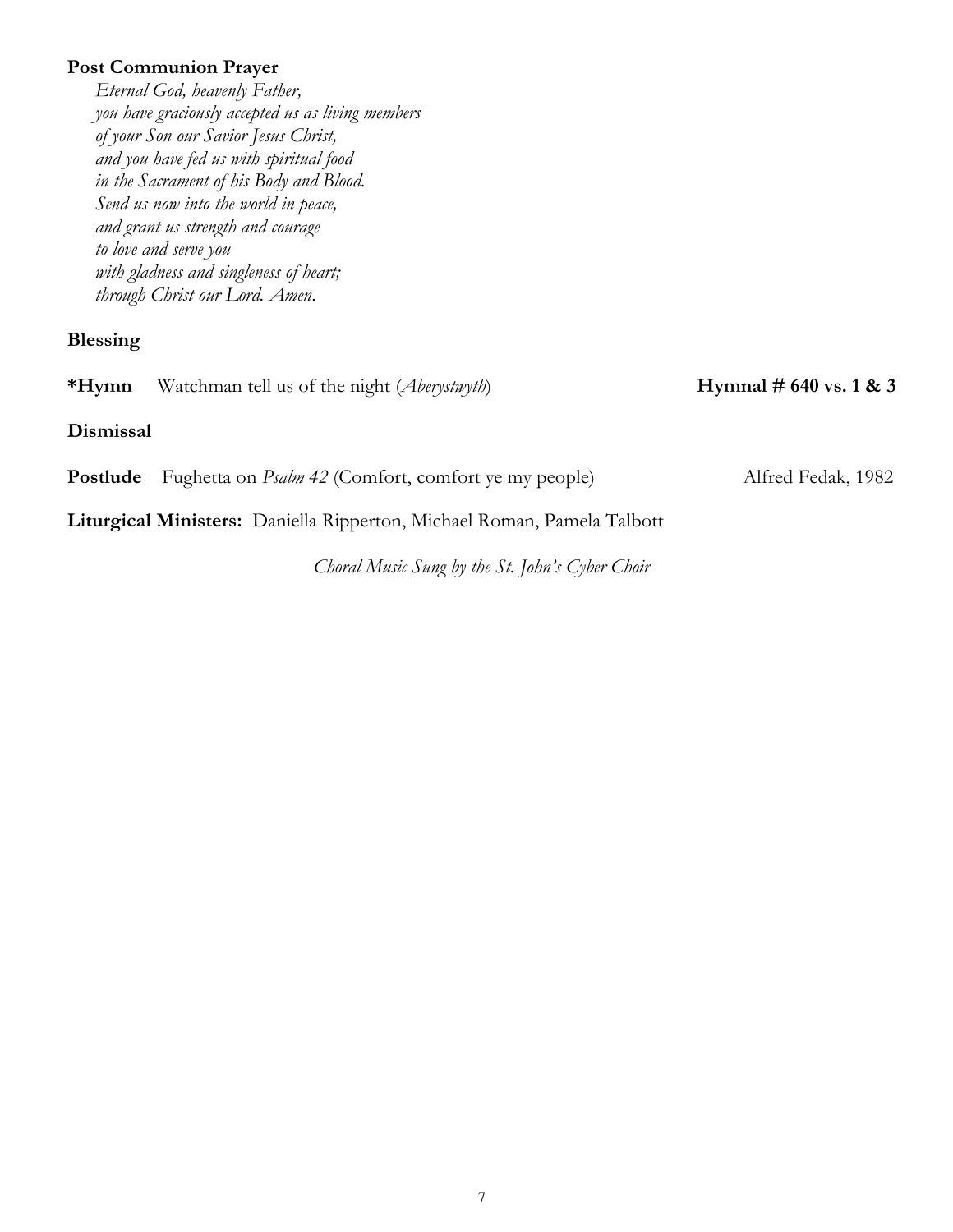### **Hymns for the Second Sunday of Advent 5 December 2021**

# **On Jordan's Bank (**Winchester New**) Hymnal # 76 Vs 1, 2 & 5**

1 On Jordan's bank the Baptist's cry announces that the Lord is nigh; awake and hearken, for he brings glad tidings of the King of kings. 2 Then cleansed be every breast from sin; make straight the way for God within, and let each heart prepare a home where such a mighty guest may come. 5 All praise, eternal Son, to thee, whose advent doth thy people free; whom with the Father we adore and Holy Spirit evermore.

## **Comfort, comfort ye my people (**Psalm 42**) Hymnal # 67 vs 1 & 2**

1 Comfort, comfort ye my people, speak ye peace, thus saith our God; comfort those who sit in darkness mourning 'neath their sorrow's load. Speak ye to Jerusalem of the peace that waits for them; tell her that her sins I cover, and her warfare now is over. 2 Hark, the voice of one that crieth in the desert far and near, calling us to new repentance since the kingdom now is here. Oh, that warning cry obey! Now prepare for God a way; let the valleys rise to meet him, and the hills bow down to greet him.

# **Watchman, tell us of the night (**Aberystwyth**) Hymnal # 640 vs 1 & 3**

1 Watchman, tell us of the night, what its signs of promise are. Traveler, o'er yon mountain's height, see that glory-beaming star. Watchman, does its beauteous ray aught of joy or hope foretell? Traveler, yes; it brings the day, promised day of Israel. 3 Watchman, tell us of the night, for the morning seems to dawn. Traveler, darkness takes its flight, doubt and terror are withdrawn. Watchman, let thy wanderings cease; hie thee to thy quiet home. Traveler, lo! the Prince of Peace, lo! the Son of God is come!

**One License # A – 724223**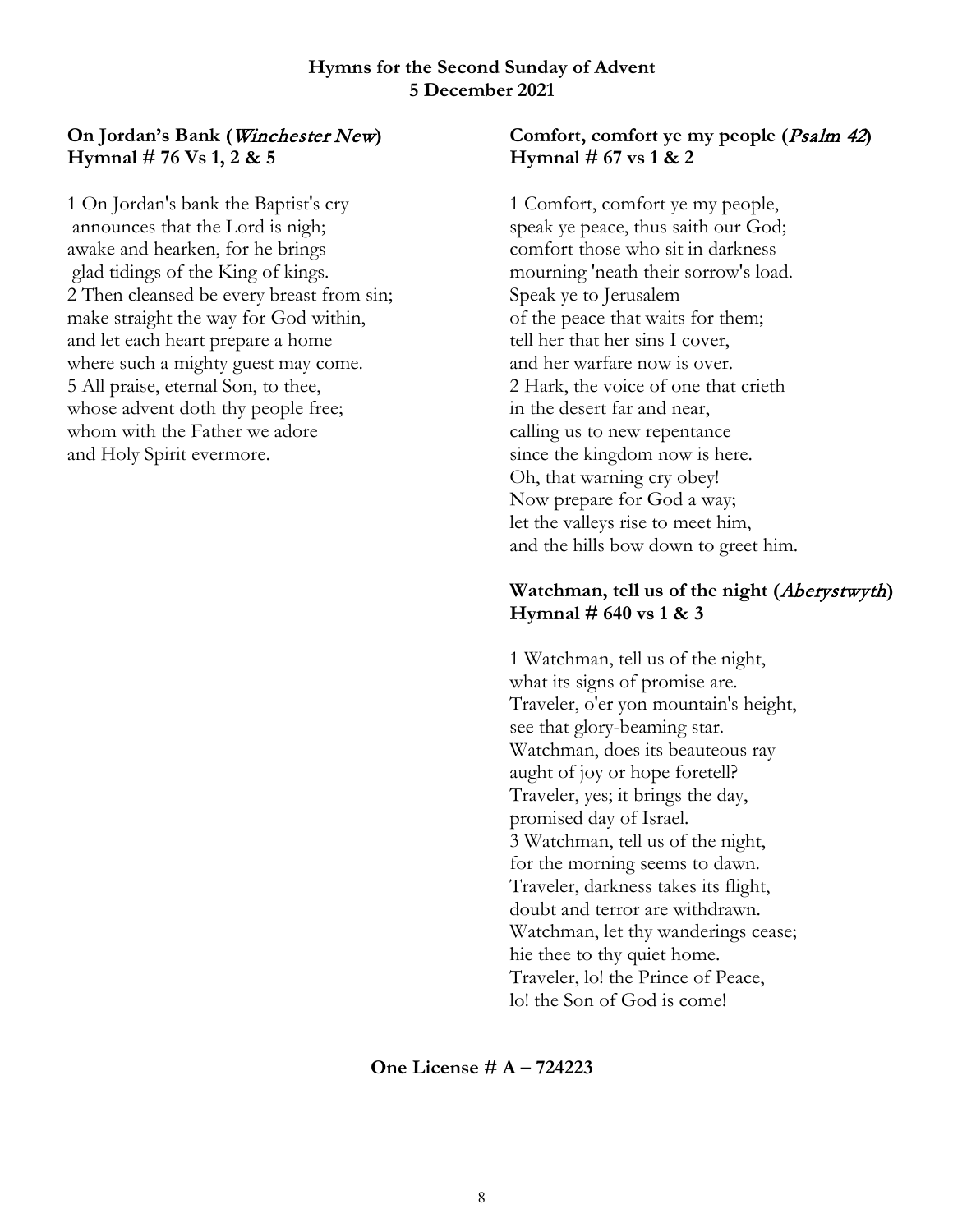

St. John's Church 210 North Cayuga Street Ithaca, NY 14850 (607)-273-6532 www.stjohnsithaca.org Office email: office@stjohnsithaca.org "Like" us on facebook @ Saint John's Episcopal Church

## **The Rev. Megan Castellan, Rector**

Matthew Sanaker, Sr. Warden Cora Yao, Jr. Warden Parish Administrator Chuck Merrill, Weekday Sexton Karen A. Hindenlang, Director of Music/Organist Crawford R. Thoburn, Assisting Conductor Lynne Walton, Intern George E. Damp, Guest Organist

If you need pastoral assistance, or just want to reach out to Mtr. Megan, please call her at 315-757-0251, or e-mail mtrmegan@stjohnsithaca.org.

If you would like to contribute to our ministries, you may make a secure donation at https://stjohnsithaca.org/donate/.Thank you!

Sign up for our weekly newsletter <u>The Fledgling</u> by contacting the church office.

**Cyber Choir** continues this Advent and welcomes new participants. For info, see our Director of Music/Organist Karen Hindenlang after the service or contact her through the church office.

Forward Day by Day for November, December, January is available on the table in the rear of the church.

**2022 PLEDGE ENVELOPES**, for those who use them, are on the table in the back of the nave. They are sorted alphabetically by last name. Please pick up your envelopes and take them home with you at your earliest convenience. If you do not find your envelopes, or have never had envelopes and wish to begin using them, please contact the parish office:  $(607)$  273-6532 or [office@stjohnsithaca.org.](mailto:office@stjohnsithaca.org)

**ADVENT LESSONS & CAROLS** of St. John's, Ithaca, will be streamed next Sunday, December 12, at 4pm on YouTube and Facebook. Join us online as we continue our preparations for the birth of our savior.